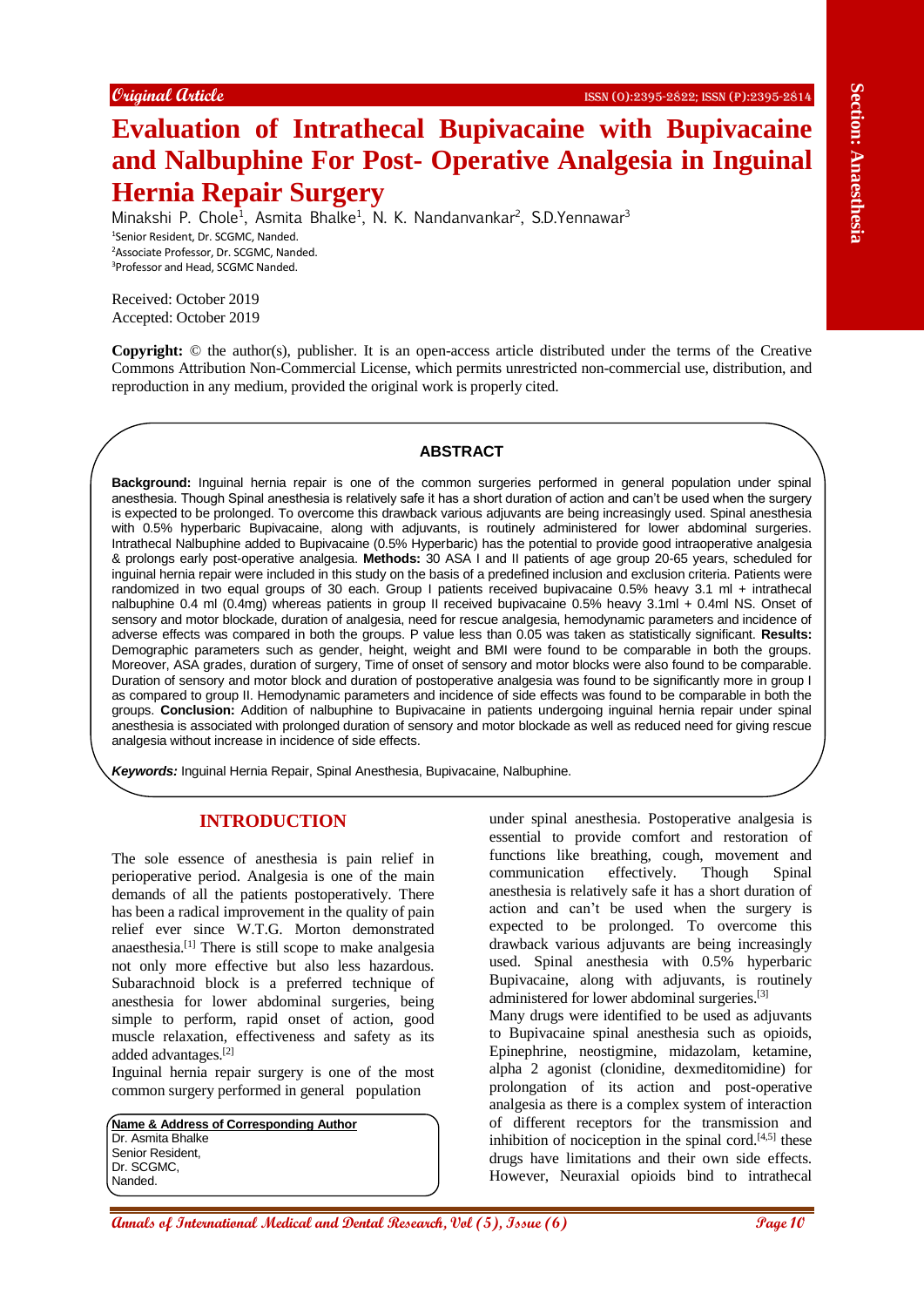opioid receptors and produce effective pain relief postoperatively with minimal side effects.

The first report on the use of intrathecal opioid for acute pain treatment was in 1979 by Wang and colleagues. Opioid analgesic activates opioid receptors located on the primary afferent neuron, resulting in the activation of pain modulating systems, their activation may either directly decrease neurotransmission or inhibit the release of excitatory neurotransmitters. In the spinal cord opioids act at synapses either presynaptically or postsynaptically. Opioid receptors are abundantly expressed in the substantia gelatinosa, where substance P release from the primary sensory neuron is inhibited by opiods. [6]

Nalbuphine, an opioid with mixed k agonist and μ antagonist properties, is related chemically to oxymorphone and naloxone, it is equal in potency as an analgesic to morphine in milligram basis based on a relative potency studies using intramuscular administration, [7] it is one forth as potent as nalorphine as an antagonist. The plasma half-life of Nalbuphine is 5 hours and in clinical studies the duration of analgesic activity has been reported to range from 3 to 6 hours. Studies have shown that the addition of intrathecal Nalbuphine 0.4mg to hyperbaric tetracaine for spinal anesthesia improved the quality of intraoperative and postoperative analgesia, [8] with minimal pruritus and respiratory depression. [9] Nalbuphine in contrast to other centrally acting opioid analgesic has minimal respiratory depressant effect because it is an opioid with mixed partial k receptor agonist & mu receptor antagonist. Intrathecal Nalbuphine added to Bupivacaine (0.5% Hyperbaric) has the potential to provide good intraoperative analgesia & prolongs early post-operative analgesia with decreased incidence & severity of mu-agonist side effects such as pruritus, nausea, vomiting & respiratory depression. [10]

Thus, we conducted the present study to evaluate the analgesic efficacy of intrathecal Nalbuphine with Bupivacaine and Bupivacaine alone for inguinal hernia repair surgeries.

# **MATERIALS AND METHODS**

The study was conducted in the department of anesthesiology of a tertiary care medical college situated in an urban area. The institutional ethical committee duly approved the study and a written informed consent was obtained from the participants. The study was a hospital based randomized doubleblind control study to evaluate intrathecal bupivacaine with bupivacaine and nalbuphine for postoperative analgesia in inguinal hernia repair surgery. The study was conducted over period of two year from November 2016 to October 2018.The patients undergoing inguinal hernioplasty surgeries under spinal anesthesia between study period were

included in this study on the basis of a predefined inclusion and exclusion criteria. Group I (Study group) (patients receiving intrathecal Nalbuphine 0.4 ml  $(0.4mg)$  + Bupivacaine 0.5% heavy 3.1 ml = vol 3.5 ml) 30 patients. On the basis of pilot study minimum sample size was found to be 27 so 30 patients were included in each group in our study. A detailed history was obtained and thorough general and systemic examination was performed. The patients were divided into 2 groups on the basis of whether they were given nalbuphine or normal saline along with bupivacaine. Preanesthetic checkup was done one day prior to the surgery. Patients were evaluated for any systemic diseases and laboratory investigations recorded. Investigations like hemogram, urine routine and microscopic examination, KFT, LFT, ECG, CXR, BSL were performed prior to surgery. The procedure of spinal anesthesia was explained to the patients and written consent was obtained. Preparation of patients included period of overnight fasting. Patients were premedicated with Tab. Diazepam 5 mg orally, and Tab. Ranitidine 150 mg orally as a premedication night before surgery.

Patients were divided into 2 groups on the basis of the drug they received for spinal anesthesia.

Group I (study group) - 30 patients (n=30) received bupivacaine 0.5% heavy 3.1 ml + intrathecal nalbuphine  $0.4$  ml  $(0.4$ mg $)$  = vol 3.5ml.

Group II (control group)- 30 patients (n=30) received bupivacaine  $0.5\%$  heavy  $3.1 \text{ml} + 0.4 \text{ml}$  NS  $=$  vol  $3.5$ ml

## **Anesthesia Technique:**

**Annals of International Angle Constraine Constraine Constraine Constraine Constraine Constraine Constraine Constraine Constraine Constraine Constraine Constraine Constraine Constraine Constraine Constraine Constraine Cons** Patients were shifted to operating room, IV access was obtained on the forearm with no.20 G IV cannula and all patients were preloaded with 15 ml/kg Ringer Lactate before the surgery. All patients were monitored with NIBP, pulse oximetry and ECG. Baseline vitals were recorded. Position of table was kept horizontal. Patients were given sitting position and under all aseptic precautions lumbar puncture was performed with 23G spinal needle at L3-L4 intervertebral space. After ensuring free flow of clear CSF the desired drug was injected. Drug was given over 10 to15 sec. patient were made to lie supine. Intra-operatively pulse rate, non-invasive blood pressure, electrocardiogram, SpO2 was recorded. Time of onset of sensory block was noted by loss of pin prick sensation whereas time of onset of motor block was assessed by Bromage scale. Total duration of surgery was noted. Further testing was performed at 15 min interval until the recovery to S2 dermatome. Duration of analgesia was measured from time of intrathecal administration of analgesic to the time of first request of analgesia. In post-operative period when patients complain of pain (VAS >4), inj. Diclofenac 50mg intramuscular was given as rescue analgesic. Preoperatively baseline parameters such as Pulse rate, Respiratory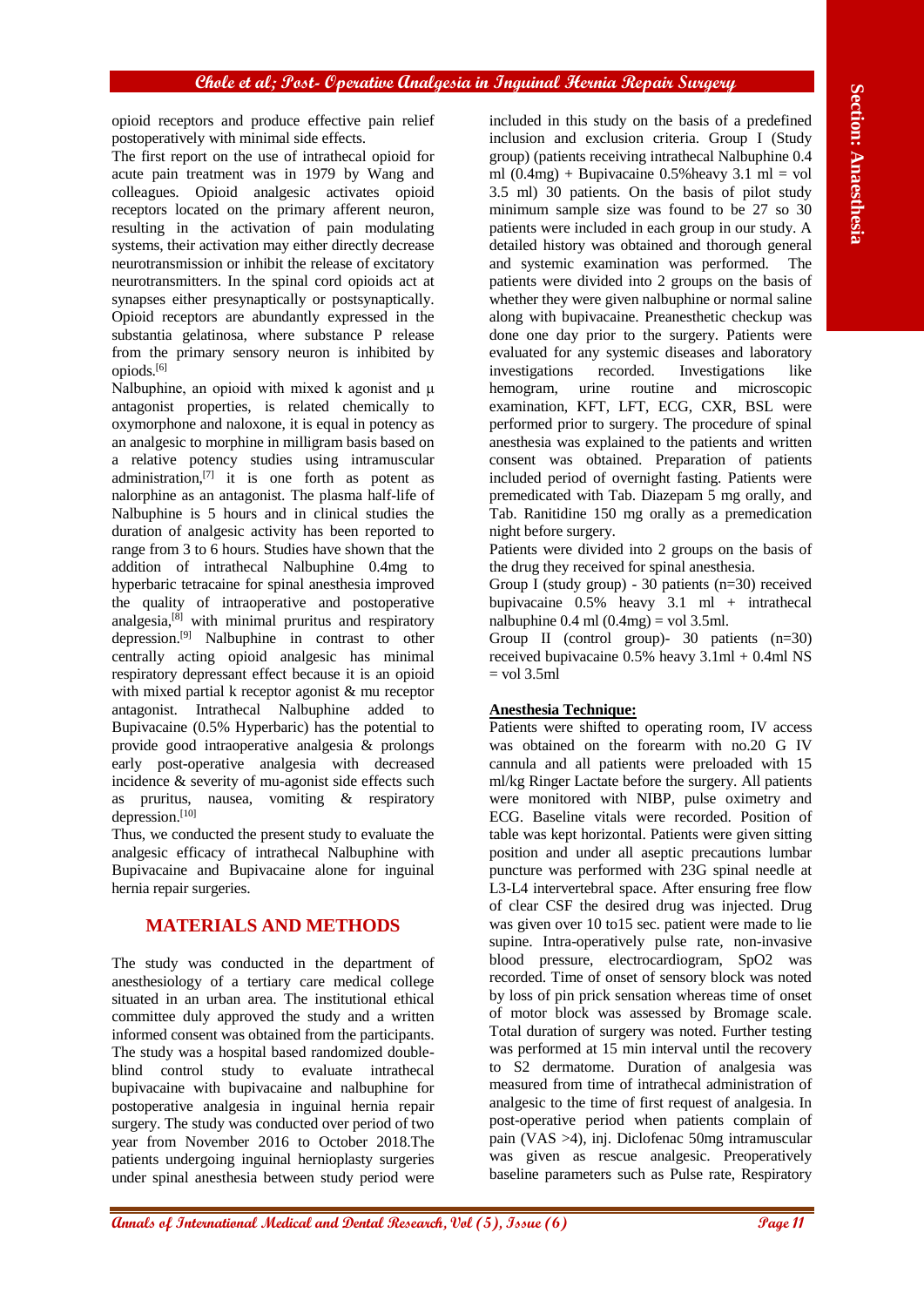rate, Blood pressure and oxygen saturation was recorded.

Postoperatively blood pressure, pulse rate, intensity of pain and SPO2 were recorded at 30 min, 1 hr., 2hr, 4hr, 6hr, 8hr, 12hr, 16hr, 20hr and 24hr. Adverse effects such as hypotension, bradycardia, respiratory depression, urinary retention and allergic reactions were looked for and recorded accordingly. SSPS version 20 was used for statistical analysis. P value  $< 0.05$  was taken as significant and P value <0.001 as highly significant.

## **Inclusion Criteria:**

- 1. Patients of both gender between age group of 20-65 years and scheduled for inguinal hernioplasty under spinal anesthesia.
- 2. Patients who gave written consent to be part of study.
- 3. Height between 150-170 cms and weight 50-80 kgs.
- 4. ASA physical status I & II
- 5. Normal liver and renal function tests.

## **Exclusion Criteria:**

- 1. Patient refusal.
- 2. Mental disorders
- 3. Morbid obesity
- 4. Abnormal LFT, KFT, hemodynamic instability
- 5. Contraindications for spinal anesthesia
- 6. Patient allergic to opioids, hypnotics
- 7. Neurological & cardiac problems

# **RESULTS**

The analysis of demographic details of the patients showed that there were equal number of males (28 in each group) and females (2 in each group). The other parameters such as ASA grades, height, weight, body mass index and duration of surgery were all found to be comparable in both the groups with no statistically significant difference in both the groups.

| Table 1: Demographic details of the studied cases |            |                    |                    |            |  |  |  |
|---------------------------------------------------|------------|--------------------|--------------------|------------|--|--|--|
| <b>Characteristics</b>                            |            | Group 1<br>(%)     | Group 2<br>(%)     | P<br>Value |  |  |  |
| Mean age (years)                                  |            | $49.90 +$<br>11.99 | $49.90 +$<br>12.49 | 1.0000     |  |  |  |
|                                                   | Male       | 28 (93)            | 28 (93)            |            |  |  |  |
| <b>Sex</b>                                        | Female     | 02(7)              | 2(7)               | >0.05      |  |  |  |
|                                                   |            | 22(73)             | 22(73)             |            |  |  |  |
| <b>ASA</b>                                        | Π          | 8(27)              | 8(27)              | >0.05      |  |  |  |
|                                                   | Weight     | $64.63 +$          | $62.07 +$          | 0.0709     |  |  |  |
| Anthropometry                                     |            | 4.46               | 6.18               |            |  |  |  |
|                                                   | Height     | $161.27 +$         | $159.87+$          | 0.2591     |  |  |  |
|                                                   |            | 4.92               | 4.59               |            |  |  |  |
|                                                   | <b>BMI</b> | $24.86 +$          | 24.27              | 0.2013     |  |  |  |
|                                                   |            | 1.50               | $+2.00$            |            |  |  |  |

Mean duration of surgery in Group1 was  $58.83 \pm$ 7.73 and in group 2 was  $55.83 \pm 9.01$ . on applying Chi-Square test, the difference between two groups was statistically not significant with respect to duration of surgery (p>0.05)



**Annals of International Medical and Dental and Dental Annals of Control and Dental Annals of Control and Dental Annals of Control and Dental Annals of Control and Dental Research, 1982 and Dental Research, 2003 and Denta** Time of onset of sensory block was defined as the time from intrathecal injection of drug to the tingling sensation first experienced by the patient. The mean time for onset of sensory block was found to be 94.43  $\pm$ 11.59 seconds in group 1 while 94.93  $\pm$ 11.55 seconds in group 2. The difference in mean time for onset of sensory block was statistically insignificant.  $(P > 0.05)$ . Time of onset of motor block was defined as the time from intrathecal injection of drug to Bromage 1 (just able to move knee but not hip) In our study onset of motor blockade was found to be 123.27 $\pm$ 8.05 in group 1 while124.17  $\pm$  7.10 in group 2. The difference in mean time for onset of motor block was statistically not significant.  $(P > 0.05)$ .

**Table 2: Mean time of onset of sensory and motor block in both the groups**

| <b>Parameters</b>          | Group 1           | Group 2     | P<br>value |
|----------------------------|-------------------|-------------|------------|
| Onset of Sensory block     | $94.43 \pm$       | $94.93 \pm$ | 0.8677     |
| (sec)                      | 11.59             | 11.55       |            |
| Onset of motor block (sec) | $123.27 \pm 8.05$ | $124.17 +$  | 0.6478     |
|                            |                   |             |            |

The total duration of sensory block is defined as interval from intrathecal administration to point of regression up to S2. The mean duration of sensory block was found to be  $227.27 \pm 13.21$  minutes in group 1 while  $193.43 \pm 10.93$  minutes in group 2. The difference in mean duration of sensory block was statistically highly significant. (p<0.0001) The total duration of motor block is defined as the point at which the Bromage score becomes 0 after intrathecal injection of drug. Mean duration of motor block was  $(194.43 \pm 10.98 \text{min})$  in Group 1 and  $(154.93 \pm 10.21 \text{min})$  in Group 2. The difference was statistically highly significant(p=<0.0001).

|                 | Table 3: Mean Duration of sensory and motor block in |  |  |
|-----------------|------------------------------------------------------|--|--|
| both the groups |                                                      |  |  |

| <b>Parameters</b>       | Group 1    | Group 2      | P value  |
|-------------------------|------------|--------------|----------|
| Duration of sensory     | $227.27 +$ | $193.43 \pm$ | < 0.0001 |
| block (min)             | 13.21      | 10.93        |          |
| Duration of motor block | $194.43+$  | $154.93 \pm$ | < 0.0001 |
| (min)                   | 10.98      | 10.21        |          |

After completion of surgical procedure, patients were asked for pain at surgical site for every 15 min. Time taken from administration of drug to time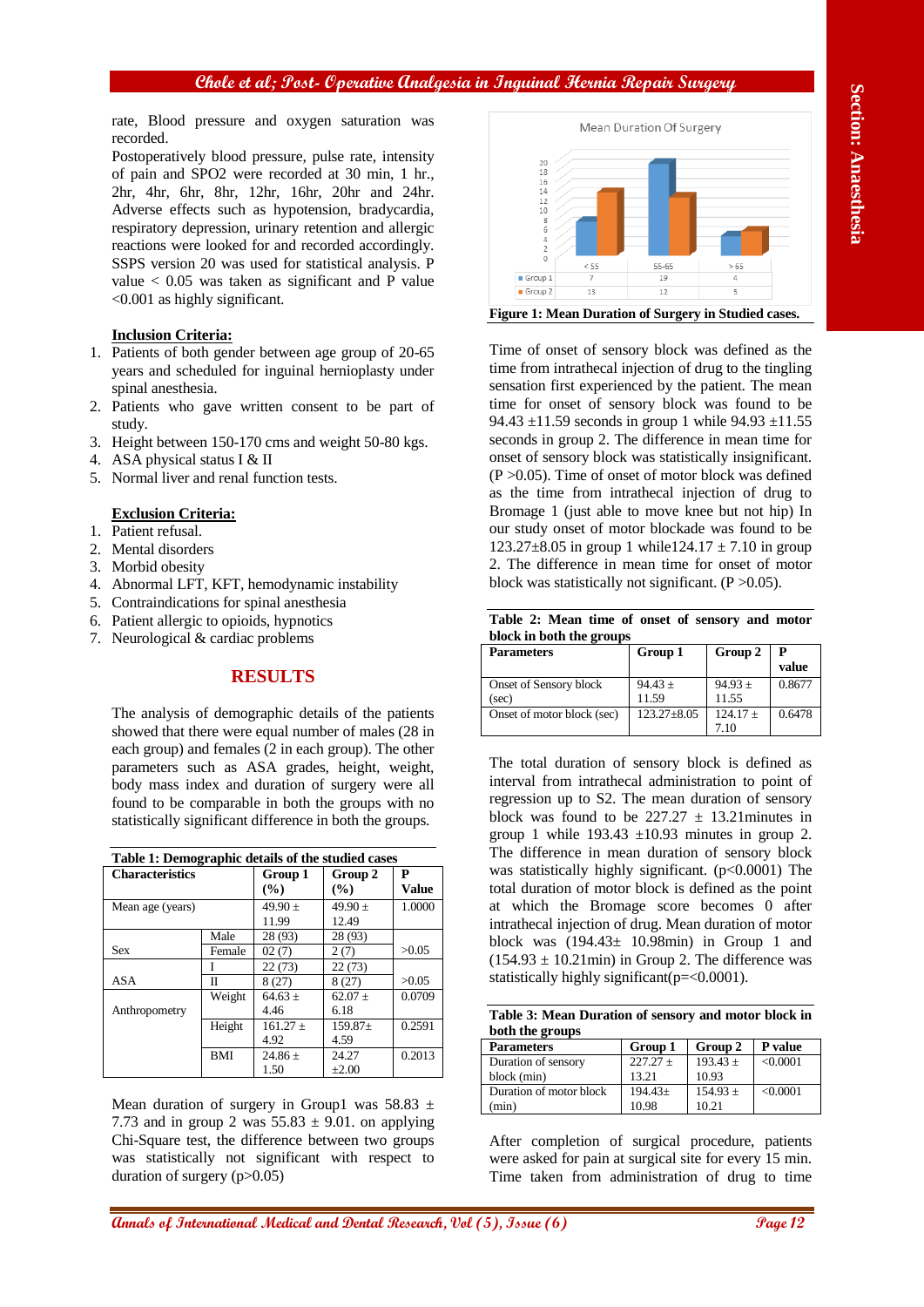

**Figure 2: Mean duration of postoperative analgesia in both the groups.**



**Table 4: Mean Heart rate at different intervals in both groups.**

| gruups.              |                   |                   |        |
|----------------------|-------------------|-------------------|--------|
| <b>Time Interval</b> | Mean Heart rate   |                   | P      |
| in minutes           | (beats/minutes)   |                   | value  |
|                      | Group 1           | Group 2           |        |
| <b>Baseline</b>      | $76.37 \pm 6.29$  | $74.67 \pm 7.88$  | 0.3596 |
| 2min                 | $76.37 \pm 6.99$  | $75.53 \pm 7.66$  | 0.6589 |
| 5 <sub>min</sub>     | $77.73 \pm 7.83$  | $76.60 \pm 8.21$  | 0.5875 |
| 7 <sub>min</sub>     | $78.63 \pm 9.65$  | $78.30 \pm 9.75$  | 0.8956 |
| 10 <sub>min</sub>    | $76.83 \pm 11.25$ | $78.60 \pm 10.36$ | 0.5286 |
| 15min                | $77.87 \pm 10.67$ | $79.67 \pm 11.49$ | 0.5320 |
| 30 <sub>min</sub>    | $74.30 \pm 16.93$ | $79.63 \pm 10.37$ | 0.1468 |
| 45min                | $79.33 \pm 10.34$ | $79.57 \pm 8.77$  | 0.9231 |
| 1hr                  | $79.47 \pm 9.91$  | $78.43 + 7.31$    | 0.6454 |
| 1hr30min             | $79.10 \pm 9.47$  | $77.90 \pm 7.34$  | 0.5854 |
| 2 <sup>hr</sup>      | $79.57 \pm 8.76$  | $77.47 \pm 8.02$  | 0.3368 |
| 4hr                  | $78.87 \pm 8.81$  | $76.47 \pm 7.61$  | 0.2635 |
| 6hr                  | $77.93 \pm 7.61$  | $76.27 \pm 7.61$  | 0.4017 |
| 8hr                  | $77.53 \pm 7.75$  | $76.47 \pm 7.39$  | 0.5898 |
| 12 <sup>hr</sup>     | $76.77 \pm 7.36$  | $75.9 \pm 8.43$   | 0.6718 |
| 16hr                 | $76.9 \pm 7.56$   | $75.57 \pm 6.95$  | 0.4809 |
| 20 <sub>hr</sub>     | $77.67 \pm 8.48$  | $76.6 \pm 7.55$   | 0.6077 |
| 24hr                 | $77.93 + 7.72$    | $76.90 \pm 8.20$  | 0.6183 |

|  |                           | Table 5: Mean systolic blood pressure at different |  |
|--|---------------------------|----------------------------------------------------|--|
|  | intervals in both groups. |                                                    |  |

| Time              | . <b>. .</b><br>Mean SBP (mm Hg) |                    |         |
|-------------------|----------------------------------|--------------------|---------|
| <b>Interval</b>   | Group 1                          | Group 2            | P value |
| in minutes        |                                  |                    |         |
| <b>Baseline</b>   | $127.4 \pm 7.91$                 | $128.87 \pm 10.81$ | 0.5501  |
| 2min              | $123.53 \pm 8.61$                | $128.13 \pm 10.63$ | 0.0706  |
| 5min              | $117.77 \pm 8.29$                | $119.9 \pm 11.24$  | 0.0067  |
| 7min              | $113.6 \pm 8$                    | $119.53 \pm 11.24$ | 0.0432  |
| 10 <sub>min</sub> | $111.57 \pm 8.97$                | $112.80 + 10.76$   | 0.6324  |
| 15min             | $109.83 \pm 10.59$               | $111.27 \pm 10.31$ | 0.6318  |
| 30 <sub>min</sub> | $114.17 \pm 6.72$                | $113.27 \pm 8.94$  | 0.3817  |
| 45min             | $116.7 \pm 5.58$                 | $119.47 \pm 7.95$  | 0.1237  |
| 1hr               | $118.2 \pm 5.42$                 | $120.23 \pm 8.27$  | 0.2654  |
| 1hr30min          | 119.97±4.87                      | $121.63 \pm 7.34$  | 0.3063  |
| 2hr               | $121.70 \pm 5.26$                | $124.67 \pm 6.02$  | 0.0664  |
| 4hr               | $121.43 + 5.49$                  | $120.13 + 5.84$    | 0.3780  |
| 6hr               | $121.90 \pm 6.67$                | $120.9 + 6.73$     | 0.84    |
| 8hr               | $123.30 \pm 5.63$                | $127.00 \pm 9.23$  | 0.0659  |
| 12 <sup>hr</sup>  | $123.37 \pm 6.22$                | $127.03 \pm 10.3$  | 0.1011  |
| 16hr              | $124.00 \pm 7.18$                | $126.50 \pm 10.37$ | 0.2821  |
| 20 <sup>hr</sup>  | $124.73 \pm 7.27$                | $126.43 \pm 9.77$  | 0.4476  |
| 24hr              | $126.00\pm 6.66$                 | $127.30 \pm 8.60$  | 0.5153  |

**Table 6: Mean diastolic blood pressure at different intervals in both groups.**

|                                      | Preoperatively the mean baseline heart rate in Group                                                |                                               |                            |                                                                                                        | patient first demanded analgesic was noted and it       |                                       |                                                                                                    |  |  |
|--------------------------------------|-----------------------------------------------------------------------------------------------------|-----------------------------------------------|----------------------------|--------------------------------------------------------------------------------------------------------|---------------------------------------------------------|---------------------------------------|----------------------------------------------------------------------------------------------------|--|--|
|                                      | $(76.37\pm6.29$ beats/min), and in Group 2                                                          |                                               |                            |                                                                                                        | was considered as duration of effective analgesia.      |                                       |                                                                                                    |  |  |
|                                      | $(74.67 \pm 7.88 \text{ beats/min})$ was found to be statistically                                  |                                               |                            |                                                                                                        | Duration of postoperative analgesia was significantly   |                                       |                                                                                                    |  |  |
|                                      | comparable $(p>0.05)$ . Mean heart rate changes at all                                              |                                               |                            |                                                                                                        | longer in Group 1 (363.83 $\pm$ 18.75) as compared      |                                       |                                                                                                    |  |  |
|                                      | time intervals were found to be statistically                                                       |                                               |                            | with Group 2 (247.33 $\pm$ 13.81). This difference was<br>statistically highly significant (P<0.0001). |                                                         |                                       |                                                                                                    |  |  |
|                                      | insignificant and comparable $(p>0.05)$ in between                                                  |                                               | the two groups.            |                                                                                                        |                                                         |                                       |                                                                                                    |  |  |
|                                      | Pre-operatively the mean systolic blood pressure<br>(SBP) between group1 (127.4 $\pm$ 7.91mmHg) and |                                               |                            |                                                                                                        | Mean Duration of postoperative Analgesia                |                                       |                                                                                                    |  |  |
|                                      | group 2 (128.87 $\pm$ 10.81mmHg) was found to be                                                    |                                               |                            |                                                                                                        |                                                         |                                       | 400                                                                                                |  |  |
|                                      | statistically comparable after applying T test                                                      |                                               |                            |                                                                                                        |                                                         |                                       | 350                                                                                                |  |  |
|                                      | (p>0.5501). Mean Systolic blood pressure (SBP)                                                      |                                               |                            |                                                                                                        |                                                         |                                       | 300<br>250                                                                                         |  |  |
|                                      | changes at all time intervals was found to be                                                       |                                               |                            |                                                                                                        |                                                         |                                       | 200                                                                                                |  |  |
|                                      | statistically insignificant and comparable after                                                    |                                               |                            |                                                                                                        |                                                         |                                       | 150                                                                                                |  |  |
|                                      | applying T test $(p>0.05)$ between the two groups.                                                  |                                               |                            |                                                                                                        |                                                         |                                       | 100                                                                                                |  |  |
|                                      |                                                                                                     |                                               |                            |                                                                                                        |                                                         |                                       | 50<br>0                                                                                            |  |  |
|                                      | Table 5: Mean systolic blood pressure at different                                                  |                                               |                            |                                                                                                        | Group 2<br>247.33                                       | Group 1<br>363.83                     | Minutes                                                                                            |  |  |
|                                      |                                                                                                     | intervals in both groups.<br>Mean SBP (mm Hg) | <b>Time</b>                |                                                                                                        |                                                         |                                       |                                                                                                    |  |  |
| P value                              | Group 2                                                                                             | Group 1                                       | <b>Interval</b>            |                                                                                                        | Figure 2: Mean duration of postoperative analgesia in   |                                       |                                                                                                    |  |  |
|                                      |                                                                                                     |                                               | in minutes                 |                                                                                                        |                                                         |                                       | both the groups.                                                                                   |  |  |
| 0.5501<br>0.0706                     | $128.87 \pm 10.81$<br>$128.13 \pm 10.63$                                                            | $127.4 \pm 7.91$<br>$123.53 \pm 8.61$         | Baseline<br>2min           |                                                                                                        | The need to give rescue analgesia (diclofenac) was      |                                       |                                                                                                    |  |  |
| 0.0067                               | $119.9 \pm 11.24$                                                                                   | $117.77 \pm 8.29$                             | 5min                       |                                                                                                        | significantly decreased in group 1 as compared to       |                                       |                                                                                                    |  |  |
| 0.0432                               | $119.53 \pm 11.24$                                                                                  | $113.6 \pm 8$                                 | 7min                       |                                                                                                        | group 2. difference in total doses of inj Diclofenac    |                                       |                                                                                                    |  |  |
| 0.6324                               | $112.80 \pm 10.76$                                                                                  | $111.57 \pm 8.97$                             | 10 <sub>min</sub>          |                                                                                                        |                                                         | was highly significant (P<0.00001)    |                                                                                                    |  |  |
| 0.6318<br>0.3817                     | $111.27 \pm 10.31$<br>$113.27 \pm 8.94$                                                             | $109.83 \pm 10.59$<br>$114.17 \pm 6.72$       | 15min<br>30min             |                                                                                                        |                                                         |                                       |                                                                                                    |  |  |
| 0.1237                               | $119.47 \pm 7.95$                                                                                   | $116.7 \pm 5.58$                              | 45min                      |                                                                                                        |                                                         | Need For Rescue Analgesia             |                                                                                                    |  |  |
| 0.2654                               | $120.23 \pm 8.27$                                                                                   | $118.2 \pm 5.42$                              | 1hr                        |                                                                                                        |                                                         |                                       |                                                                                                    |  |  |
| 0.3063                               | $121.63 \pm 7.34$                                                                                   | 119.97±4.87                                   | 1hr30min                   |                                                                                                        |                                                         |                                       | 18                                                                                                 |  |  |
| 0.0664<br>0.3780                     | $124.67 \pm 6.02$<br>$120.13 \pm 5.84$                                                              | 121.70±5.26<br>121.43±5.49                    | 2hr<br>4hr                 |                                                                                                        |                                                         |                                       | 16                                                                                                 |  |  |
| 0.84                                 | $120.9 \pm 6.73$                                                                                    | 121.90±6.67                                   | 6hr                        |                                                                                                        |                                                         |                                       | 14<br>12                                                                                           |  |  |
| 0.0659                               | 127.00±9.23                                                                                         | $123.30 \pm 5.63$                             | 8hr                        |                                                                                                        |                                                         |                                       | 10                                                                                                 |  |  |
| 0.1011                               | $127.03 \pm 10.3$                                                                                   | 123.37±6.22                                   | 12 <sup>hr</sup>           |                                                                                                        |                                                         |                                       | 8<br>6                                                                                             |  |  |
| 0.2821<br>0.4476                     | $126.50 \pm 10.37$<br>126.43±9.77                                                                   | $124.00 \pm 7.18$<br>124.73±7.27              | 16hr<br>20 <sup>hr</sup>   |                                                                                                        |                                                         |                                       | 4                                                                                                  |  |  |
| 0.5153                               | $127.30 \pm 8.60$                                                                                   | $126.00\pm 6.66$                              | 24hr                       |                                                                                                        |                                                         |                                       | 2<br>0                                                                                             |  |  |
|                                      |                                                                                                     |                                               |                            |                                                                                                        | 150 mg<br>$\mathbb O$                                   | 100 mg<br>50 mg<br>12<br>18           | Group 1                                                                                            |  |  |
|                                      | Table 6: Mean diastolic blood pressure at different                                                 |                                               |                            |                                                                                                        | 17                                                      | $\mathbf 0$<br>13                     | Group <sub>2</sub>                                                                                 |  |  |
|                                      |                                                                                                     |                                               |                            |                                                                                                        | Figure 3: Need for rescue analgesia in studied cases.   |                                       |                                                                                                    |  |  |
|                                      |                                                                                                     | intervals in both groups.                     |                            |                                                                                                        |                                                         |                                       |                                                                                                    |  |  |
| $\mathbf{P}$<br>value                |                                                                                                     | Mean DBP (mm Hg)                              | Time<br><b>Interval</b> in |                                                                                                        |                                                         |                                       |                                                                                                    |  |  |
|                                      | Group 2                                                                                             | Group 1                                       | minutes                    |                                                                                                        | Table 4: Mean Heart rate at different intervals in both |                                       |                                                                                                    |  |  |
|                                      | $79.77 \pm 5.43$                                                                                    | $78.93 \pm 5.65$                              | <b>Baseline</b>            |                                                                                                        |                                                         |                                       | groups.                                                                                            |  |  |
|                                      | 78.03±5.84                                                                                          | 78.83±5.22                                    | 2min                       | P                                                                                                      |                                                         | <b>Mean Heart rate</b>                |                                                                                                    |  |  |
| 0.5594<br>0.9086<br>0.0901           | $74.63 \pm 5.06$<br>73.73±5.72                                                                      | 74.47±5.67<br>71.40±4.70                      | 5min<br>7min               | value                                                                                                  | Group 2                                                 | (beats/minutes)<br>Group 1            |                                                                                                    |  |  |
| 0.5780<br>0.2194                     | $70.13 \pm 6.63$                                                                                    | $68.10\pm6.02$                                | 10 <sub>min</sub>          | 0.3596                                                                                                 | $74.67\pm7.88$                                          | $76.37 \pm 6.29$                      |                                                                                                    |  |  |
|                                      | 68.93±6.17                                                                                          | $65.13 \pm 6.58$                              | 15min                      | 0.6589                                                                                                 | $75.53 \pm 7.66$                                        | $76.37 \pm 6.99$                      |                                                                                                    |  |  |
| 0.0927                               | $69.83 \pm 6.00$                                                                                    | $66.43 \pm 7.99$<br>$68.83{\pm}5.70$          | 30min<br>45min             | 0.5875                                                                                                 | $76.60 \pm 8.21$                                        | $\overline{77.73} \pm 7.83$           |                                                                                                    |  |  |
| 0.2605                               | 72.30±4.16<br>$72.90 \pm 5.65$                                                                      | $71.27 \pm 5.46$                              | 1hr                        | 0.8956<br>0.5286                                                                                       | $78.30 \pm 9.75$<br>$78.60 \pm 10.36$                   | $78.63 \pm 9.65$<br>$76.83 \pm 11.25$ | <b>Time Interval</b><br>in minutes<br><b>Baseline</b><br>2min<br>5min<br>7min<br>10 <sub>min</sub> |  |  |
| 0.9665                               | $75.13 \pm 5.77$                                                                                    | 75.07±5.22                                    | 1hr30min                   | 0.5320                                                                                                 | $79.67 \pm 11.49$                                       | $77.87 \pm 10.67$                     | 15min                                                                                              |  |  |
|                                      | $76.93 \pm 6.02$                                                                                    | $75.13 \pm 5.81$                              | 2hr                        | 0.1468                                                                                                 | $79.63 \pm 10.37$                                       | $74.30 \pm 16.93$                     |                                                                                                    |  |  |
| 0.9831<br>0.1897                     | 77.80±5.94<br>77.00±6.30                                                                            | 77.77±4.97<br>78.97±5.14                      | 4hr<br>6hr                 | 0.9231                                                                                                 | $79.57 \pm 8.77$                                        | 79.33±10.34                           |                                                                                                    |  |  |
| 0.0246<br>0.0674<br>0.2434<br>0.1890 | $78.50 \pm 5.56$                                                                                    | $80.30 \pm 4.91$                              | 8hr                        | 0.6454<br>0.5854                                                                                       | $78.43 \pm 7.31$<br>$77.90 \pm 7.34$                    | $79.47 \pm 9.91$<br>$79.10 \pm 9.47$  |                                                                                                    |  |  |
| 0.0159                               | 77.87±6.48                                                                                          | $81.47 \pm 4.58$                              | 12hr                       | 0.3368                                                                                                 | $77.47 \pm 8.02$                                        | $\overline{79.57 \pm 8.76}$           |                                                                                                    |  |  |
| 0.4062                               | $79.83 \pm 5.4$                                                                                     | $80.97 \pm 5.15$                              | 16hr                       | 0.2635                                                                                                 | $76.47 \pm 7.61$                                        | $78.87 \pm 8.81$                      |                                                                                                    |  |  |
| 0.2387                               | $80.17{\pm}5.45$                                                                                    | $81.87{\pm}5.61$                              | 20hr                       | 0.4017                                                                                                 | $76.27 \pm 7.61$                                        | $77.93 \pm 7.61$                      |                                                                                                    |  |  |
| 0.1795                               | 79.43±4.26                                                                                          | $80.90 \pm 4.12$                              | 24hr                       | 0.5898<br>0.6718                                                                                       | $76.47 \pm 7.39$<br>$75.9 \pm 8.43$                     | $77.53 \pm 7.75$<br>$76.77 \pm 7.36$  |                                                                                                    |  |  |
|                                      | Pre-operatively the mean diastolic blood pressure                                                   |                                               |                            | 0.4809                                                                                                 | $75.57 \pm 6.95$                                        | $76.9 \pm 7.56$                       | 30min<br>45min<br>1hr30min<br>12hr<br>16hr<br>20hr                                                 |  |  |
|                                      | (DBP) between Group 1 (78.93 $\pm$ 5.65mmHg) and                                                    |                                               |                            | 0.6077<br>0.6183                                                                                       | $76.6 \pm 7.55$<br>$76.90 \pm 8.20$                     | $77.67 \pm 8.48$<br>$77.93 \pm 7.72$  |                                                                                                    |  |  |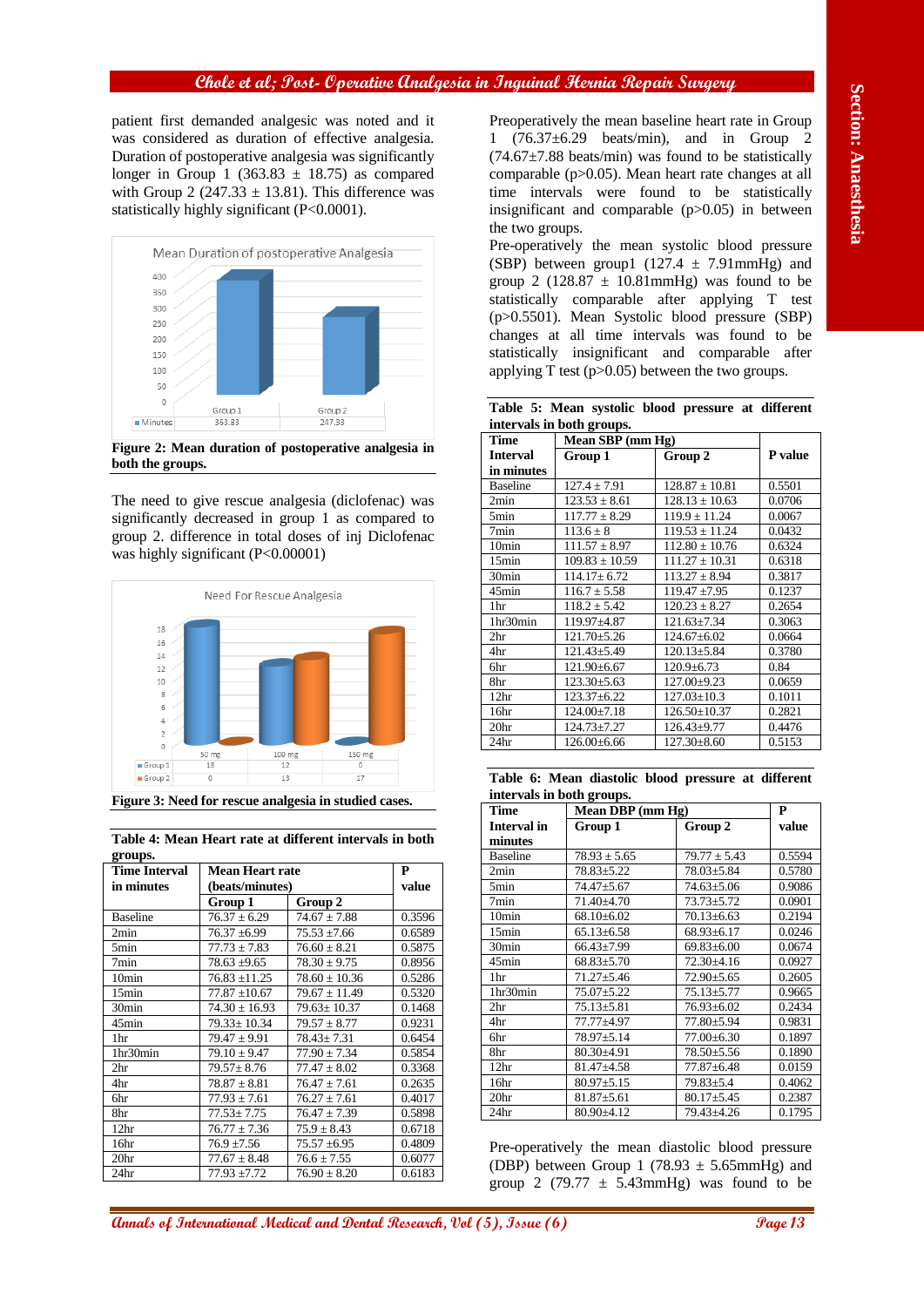**Table 7: Mean arterial pressure at different intervals in both groups.**

| <b>Time Interval</b> | Mean MAP (mm Hg) | P value   |             |      |      |
|----------------------|------------------|-----------|-------------|------|------|
| in minutes           | Group 1          |           | Group 2     |      |      |
|                      | Mean             | <b>SD</b> | <b>Mean</b> | SD   |      |
| <b>Baseline</b>      | 95.07            | 5.06      | 96.10       | 5.29 | 0.44 |
| 2min                 | 93.67            | 5.00      | 94.60       | 5.80 | 0.5  |
| 5min                 | 88.80            | 5.03      | 89.67       | 5.69 | 0.53 |
| 7min                 | 85.40            | 4.20      | 89.00       | 6.37 | 0.01 |
| 10 <sub>min</sub>    | 82.50            | 5.43      | 84.37       | 7.31 | 0.26 |
| 15min                | 81.33            | 8.23      | 83.03       | 6.20 | 0.37 |
| 30 <sub>min</sub>    | 82.83            | 4.51      | 83.93       | 5.49 | 0.35 |
| 45min                | 87.13            | 4.74      | 87.70       | 3.96 | 0.62 |
| 1hr                  | 86.90            | 4.20      | 88.63       | 5.24 | 0.17 |
| 1hr30min             | 90.07            | 4.20      | 90.63       | 5.13 | 0.65 |
| 2 <sup>hr</sup>      | 90.70            | 4.74      | 92.83       | 4.71 | 0.08 |
| 4hr                  | 92.47            | 4.08      | 92.00       | 4.74 | 0.68 |
| 6hr                  | 93.37            | 5.05      | 91.30       | 6.97 | 0.19 |
| 8hr                  | 94.67            | 4.28      | 94.57       | 5.46 | 0.94 |
| 12 <sup>hr</sup>     | 92.97            | 3.21      | 94.23       | 5.78 | 0.30 |
| 16hr                 | 95.33            | 4.24      | 95.23       | 4.93 | 0.93 |
| 20 <sub>hr</sub>     | 96.10            | 4.94      | 95.47       | 4.92 | 0.68 |
| 24 <sub>hr</sub>     | 96.03            | 4.27      | 95.27       | 4.03 | 0.48 |

**Table 8: Mean SPO2 at different intervals in both groups.**

| gruups.           |                   |                  |        |
|-------------------|-------------------|------------------|--------|
| Time interval in  | Mean SPO2 $(\% )$ |                  | P      |
| minutes           | Group 1           | Group 2          | value  |
| <b>Baseline</b>   | $99.1 \pm 0.96$   | $98.93 \pm 1.23$ | 0.5530 |
| 2min              | 99.10±0.96        | $98.93 \pm 1.23$ | 0.0016 |
| 5 <sub>min</sub>  | $99.03 \pm 1.05$  | $98.97 \pm 1.01$ | 0.2640 |
| 7min              | $98.83 \pm 1.01$  | $99.13 \pm 1.21$ | 0.8087 |
| 10 <sub>min</sub> | 98.87±0.91        | $98.80 \pm 1.22$ | 0.2848 |
| 15min             | $99.07 \pm 0.92$  | $98.77 \pm 1.07$ | 0.0733 |
| 30 <sub>min</sub> | $99.10 \pm 1.20$  | $98.63 \pm 1.64$ | 0.6715 |
| 45min             | $98.87 \pm 0.92$  | $98.73 \pm 1.00$ | 0.6884 |
| 1hr               | $98.90 \pm 1.05$  | $98.80 + 0.86$   | 0.1119 |
| 1hr30min          | $98.73 \pm 0.82$  | $99.13 \pm 1.06$ | 0.0841 |
| 2 <sup>hr</sup>   | $99.13 \pm 0.98$  | $98.70 \pm 0.88$ | 0.4824 |
| 4hr               | 99.07±0.97        | $98.90 \pm 1.00$ | 0.5318 |
| 6hr               | $99.13 \pm 0.88$  | $98.97 \pm 0.81$ | 0.5539 |
| 8hr               | $99.10 \pm 0.83$  | $98.97 \pm 0.85$ | 0.8905 |
| 12 <sup>hr</sup>  | $99.00 \pm 0.87$  | 98.97±0.79       | 0.4314 |
| 16hr              | 99.00±0.88        | 99.17±0.96       | 0.7695 |
| 20 <sub>hr</sub>  | $99.10 \pm 1.12$  | $99.03 \pm 0.73$ | 0.8704 |
| 24 <sub>hr</sub>  | 99.17±0.94        | $99.13 \pm 0.69$ | 0.5134 |

| (p>0.05). Mean diastolic blood pressure (DBP)<br>changes at all-time intervals were found to be                                                                                                                                           |                  |                                |                                |              |                    | between the Group 1 (15.20 $\pm$ 1.49) and group 2<br>$(15.57 \pm 1.38)$ was found to be statistically |                                              |              |                      |              |                  |
|-------------------------------------------------------------------------------------------------------------------------------------------------------------------------------------------------------------------------------------------|------------------|--------------------------------|--------------------------------|--------------|--------------------|--------------------------------------------------------------------------------------------------------|----------------------------------------------|--------------|----------------------|--------------|------------------|
| statistically insignificant and comparable $(p>0.05)$<br>between the two groups.                                                                                                                                                          |                  |                                |                                |              |                    | comparable (p=0.3225). Mean Respiratory rate<br>changes at all time intervals was found to be          |                                              |              |                      |              |                  |
| Pre-operatively the mean arterial pressure (MAP)                                                                                                                                                                                          |                  |                                |                                |              |                    | statistically insignificant and comparable $(p>0.05)$                                                  |                                              |              |                      |              |                  |
| between Group $1$ (95.07 $\pm$ 5.06mmHg) and group 2                                                                                                                                                                                      |                  |                                |                                |              |                    | between the two groups.                                                                                |                                              |              |                      |              |                  |
| $(96.10 \pm 5.29$ mmHg) was found to be statistically                                                                                                                                                                                     |                  |                                |                                |              |                    |                                                                                                        |                                              |              |                      |              |                  |
| comparable after applying T test (p>0.05). Mean                                                                                                                                                                                           |                  |                                |                                |              |                    | Table 9: Mean respiratory rate at different intervals in                                               |                                              |              |                      |              |                  |
| arterial pressure (MAP) changes at all time intervals                                                                                                                                                                                     |                  |                                |                                |              |                    | both groups.                                                                                           |                                              |              |                      |              |                  |
| were found to be statistically insignificant and                                                                                                                                                                                          |                  |                                |                                |              |                    | <b>Time Interval</b><br>in minutes                                                                     | <b>Mean Respiratory Rate (per</b><br>minute) |              | P value              |              |                  |
| comparable $(p>0.05)$ between the two groups.                                                                                                                                                                                             |                  |                                |                                |              |                    |                                                                                                        | Group 1                                      |              | Group 2              |              |                  |
| Table 7: Mean arterial pressure at different intervals                                                                                                                                                                                    |                  |                                |                                |              |                    |                                                                                                        | <b>Mean</b>                                  | <b>SD</b>    | Mean                 | <b>SD</b>    |                  |
| in both groups.                                                                                                                                                                                                                           |                  |                                |                                |              |                    | <b>Baseline</b>                                                                                        | 15.20                                        | 1.49         | 15.57                | 1.38         | 0.3225           |
| Time Interval                                                                                                                                                                                                                             | Mean MAP (mm Hg) |                                |                                |              | P value            | 2min<br>5min                                                                                           | 15.67<br>15.50                               | 1.79<br>1.93 | 15.50<br>15.53       | 1.63<br>1.91 | 0.7019<br>0.9520 |
| in minutes                                                                                                                                                                                                                                | Group 1<br>Mean  | <b>SD</b>                      | Group 2<br><b>Mean</b>         | <b>SD</b>    |                    | 7min                                                                                                   | 15.03                                        | 2.01         | 15.07                | 1.96         | 0.9381           |
| <b>Baseline</b>                                                                                                                                                                                                                           | 95.07            | 5.06                           | 96.10                          | 5.29         | 0.44               | 10 <sub>min</sub>                                                                                      | 15.23                                        | 1.68         | 15.37                | 1.88         | 0.7621           |
| 2min                                                                                                                                                                                                                                      | 93.67            | 5.00                           | 94.60                          | 5.80         | 0.5                | 15min<br>30min                                                                                         | 15.23<br>15.83                               | 1.74<br>1.70 | 15.20<br>15.77       | 1.79<br>1.70 | 0.9477<br>0.89   |
| 5min                                                                                                                                                                                                                                      | 88.80            | 5.03                           | 89.67                          | 5.69         | 0.53               | 45min                                                                                                  | 15.27                                        | 1.55         | 15.47                | 1.89         | 0.26             |
| 7min<br>10min                                                                                                                                                                                                                             | 85.40<br>82.50   | 4.20<br>5.43                   | 89.00<br>84.37                 | 6.37<br>7.31 | 0.01<br>0.26       | 1hr                                                                                                    | 15.40                                        | 1.61         | 15.27                | 1.74         | 0.76             |
| 15min                                                                                                                                                                                                                                     | 81.33            | 8.23                           | 83.03                          | 6.20         | 0.37               | 1hr30min                                                                                               | 15.33                                        | 1.75         | 15.10                | 1.67         | 0.60             |
| $\overline{30}$ min                                                                                                                                                                                                                       | 82.83            | 4.51                           | 83.93                          | 5.49         | 0.35               | 2hr<br>4hr                                                                                             | 15.27<br>15.43                               | 1.60<br>1.59 | 14.93<br>15.40       | 1.57<br>1.69 | 0.40<br>0.94     |
| 45min                                                                                                                                                                                                                                     | 87.13            | 4.74                           | 87.70                          | 3.96         | 0.62               | 6hr                                                                                                    | 15.30                                        | 1.70         | 15.30                | 1.56         | 1.0              |
| 1hr<br>1hr30min                                                                                                                                                                                                                           | 86.90<br>90.07   | 4.20<br>4.20                   | 88.63<br>90.63                 | 5.24<br>5.13 | 0.17<br>0.65       | 8hr                                                                                                    | 15.17                                        | 1.51         | 15.77                | 1.74         | 0.1591           |
| 2 <sup>hr</sup>                                                                                                                                                                                                                           | 90.70            | 4.74                           | 92.83                          | 4.71         | 0.08               | 12 <sub>hr</sub><br>16hr                                                                               | 15.40<br>15.43                               | 1.40<br>1.57 | 15.47<br>15.43       | 1.43<br>1.52 | 0.8487<br>1.0    |
| 4hr                                                                                                                                                                                                                                       | 92.47            | 4.08                           | 92.00                          | 4.74         | 0.68               | 20hr                                                                                                   | 15.33                                        | 1.47         | 15.33                | 1.45         | 1.0              |
|                                                                                                                                                                                                                                           |                  |                                |                                |              |                    |                                                                                                        |                                              |              |                      |              |                  |
|                                                                                                                                                                                                                                           | 93.37            | 5.05                           | 91.30                          | 6.97         | 0.19               | 24hr                                                                                                   | 15.53                                        | 1.50         | 15.43                | 1.61         | 0.8043           |
|                                                                                                                                                                                                                                           | 94.67            | 4.28                           | 94.57                          | 5.46         | 0.94               |                                                                                                        |                                              |              |                      |              |                  |
|                                                                                                                                                                                                                                           | 92.97<br>95.33   | 3.21<br>4.24                   | 94.23<br>95.23                 | 5.78<br>4.93 | 0.30<br>0.93       |                                                                                                        |                                              |              |                      |              |                  |
|                                                                                                                                                                                                                                           | 96.10            | 4.94                           | 95.47                          | 4.92         | 0.68               |                                                                                                        |                                              |              |                      |              |                  |
|                                                                                                                                                                                                                                           | 96.03            | 4.27                           | 95.27                          | 4.03         | 0.48               | VAS score was used to assess pain postoperatively                                                      |                                              |              |                      |              |                  |
|                                                                                                                                                                                                                                           |                  |                                |                                |              |                    | initially every 30mins up to 5 hr and then every 2 hrs                                                 |                                              |              |                      |              |                  |
|                                                                                                                                                                                                                                           |                  |                                |                                |              |                    | for next 8 hrs and then every 4 hrs till 24 hrs. When                                                  |                                              |              |                      |              |                  |
|                                                                                                                                                                                                                                           |                  |                                |                                |              |                    | score was found more than 4, Injection Diclofenac                                                      |                                              |              |                      |              |                  |
| 6hr<br>8hr<br>12 <sup>hr</sup><br>16hr<br>20 <sub>hr</sub><br>24hr<br>Pre-operatively the mean arterial oxygen saturation<br>(SpO2) between the Group 1 (99.1 $\pm$ 0.96) and group<br>2 (98.93 $\pm$ 1.23) was found to be statistically |                  |                                |                                |              |                    | sodium 75mg was given IV as a rescue analgesic.24                                                      |                                              |              |                      |              |                  |
| comparable (p=0.5530). Mean SpO2(%) changes at                                                                                                                                                                                            |                  |                                |                                |              |                    | hours VAS score in postoperative period was less in                                                    |                                              |              |                      |              |                  |
|                                                                                                                                                                                                                                           |                  |                                |                                |              |                    | Group 1 (Nalbuphine) as compared to group 2. This                                                      |                                              |              |                      |              |                  |
|                                                                                                                                                                                                                                           |                  |                                |                                |              |                    | difference was statistically significant $(p<0.05)$ .                                                  |                                              |              |                      |              |                  |
| all time intervals was found to be statistically<br>insignificant and comparable $(p>0.05)$ between the<br>two groups.                                                                                                                    |                  |                                |                                |              |                    | Table 10: Difference in Mean VAS Scores at different                                                   |                                              |              |                      |              |                  |
| Table 8: Mean SPO2 at different intervals in both                                                                                                                                                                                         |                  |                                |                                |              |                    | intervals in both groups.                                                                              |                                              |              |                      |              |                  |
| groups.                                                                                                                                                                                                                                   |                  |                                |                                |              |                    | Time interval in minutes                                                                               |                                              |              | P value              |              |                  |
|                                                                                                                                                                                                                                           |                  | Mean SPO2 $(\% )$              |                                |              | ${\bf P}$<br>value | 30min<br>60min                                                                                         |                                              | 0.9920       | 0.9920               |              |                  |
| Time interval in<br>minutes<br><b>Baseline</b>                                                                                                                                                                                            | Group 1          | $99.1 \pm 0.96$                | Group 2<br>$98.93 \pm 1.23$    |              | 0.5530             | 90 <sub>min</sub>                                                                                      |                                              |              | 0.9920               |              |                  |
| 2min                                                                                                                                                                                                                                      |                  | 99.10±0.96                     | $98.93 \pm 1.23$               |              | 0.0016             | 120min                                                                                                 |                                              |              | 0.12356              |              |                  |
|                                                                                                                                                                                                                                           |                  | 99.03±1.05                     | 98.97±1.01                     |              | 0.2640             | 150 <sub>min</sub>                                                                                     |                                              |              | < 0.0001             |              |                  |
|                                                                                                                                                                                                                                           |                  | $98.83 \pm 1.01$<br>98.87±0.91 | $99.13 \pm 1.21$<br>98.80±1.22 |              | 0.8087<br>0.2848   | 180min<br>$210$ min                                                                                    |                                              |              | < 0.0001<br>< 0.0001 |              |                  |
|                                                                                                                                                                                                                                           |                  | $99.07 \pm 0.92$               | $98.77 \pm 1.07$               |              | 0.0733             | 240min                                                                                                 |                                              |              | < 0.0001             |              |                  |
|                                                                                                                                                                                                                                           |                  | 99.10±1.20                     | $98.63 \pm 1.64$               |              | 0.6715             | 270min                                                                                                 |                                              |              | < 0.0001             |              |                  |
|                                                                                                                                                                                                                                           |                  | 98.87±0.92                     | $98.73 \pm 1.00$               |              | 0.6884             | 300 <sub>min</sub>                                                                                     |                                              |              | 0.63122              |              |                  |
|                                                                                                                                                                                                                                           |                  | $98.90 \pm 1.05$               | 98.80±0.86<br>99.13±1.06       |              | 0.1119<br>0.0841   |                                                                                                        |                                              |              |                      |              |                  |
|                                                                                                                                                                                                                                           |                  | $98.73 \pm 0.82$<br>99.13±0.98 | 98.70±0.88                     |              | 0.4824             | Side effects in form of Nausea and vomiting                                                            |                                              |              |                      |              |                  |
|                                                                                                                                                                                                                                           |                  | 99.07±0.97                     | $98.90 \pm 1.00$               |              | 0.5318             | Bradycardia, Hypotension, respiratory depression,                                                      |                                              |              |                      |              |                  |
|                                                                                                                                                                                                                                           |                  | 99.13±0.88                     | 98.97±0.81                     |              | 0.5539             | urticaria and urinary retention was 3%,7% 3%, 0%,                                                      |                                              |              |                      |              |                  |
|                                                                                                                                                                                                                                           |                  | $99.10 \pm 0.83$<br>99.00±0.87 | $98.97 \pm 0.85$<br>98.97±0.79 |              | 0.8905<br>0.4314   | 0%, 0% respectively in Group 1 and was 3%, 3%,                                                         |                                              |              |                      |              |                  |
| 5min<br>7min<br>10min<br>15min<br>30min<br>45min<br>1hr<br>1hr30min<br>2hr<br>4hr<br>6hr<br>8hr<br>12 <sup>hr</sup><br>16hr<br>20 <sup>hr</sup>                                                                                           |                  | 99.00±0.88<br>99.10±1.12       | 99.17±0.96<br>99.03±0.73       |              | 0.7695<br>0.8704   | 7%,0%,0% 0%. in group 2 included there was no<br>significant difference in side effects between two    |                                              |              |                      |              |                  |

| Table 10: Difference in Mean VAS Scores at different |  |  |
|------------------------------------------------------|--|--|
| intervals in both groups.                            |  |  |

| Time interval in minutes | P value  |
|--------------------------|----------|
| 30 <sub>min</sub>        | 0.9920   |
| 60 <sub>min</sub>        | 0.9920   |
| 90 <sub>min</sub>        | 0.9920   |
| $120$ min                | 0.12356  |
| 150 <sub>min</sub>       | < .00001 |
| 180 <sub>min</sub>       | < .00001 |
| $210$ min                | < .00001 |
| $240$ min                | < .00001 |
| $270$ min                | < .00001 |
| 300 <sub>min</sub>       | 0.63122  |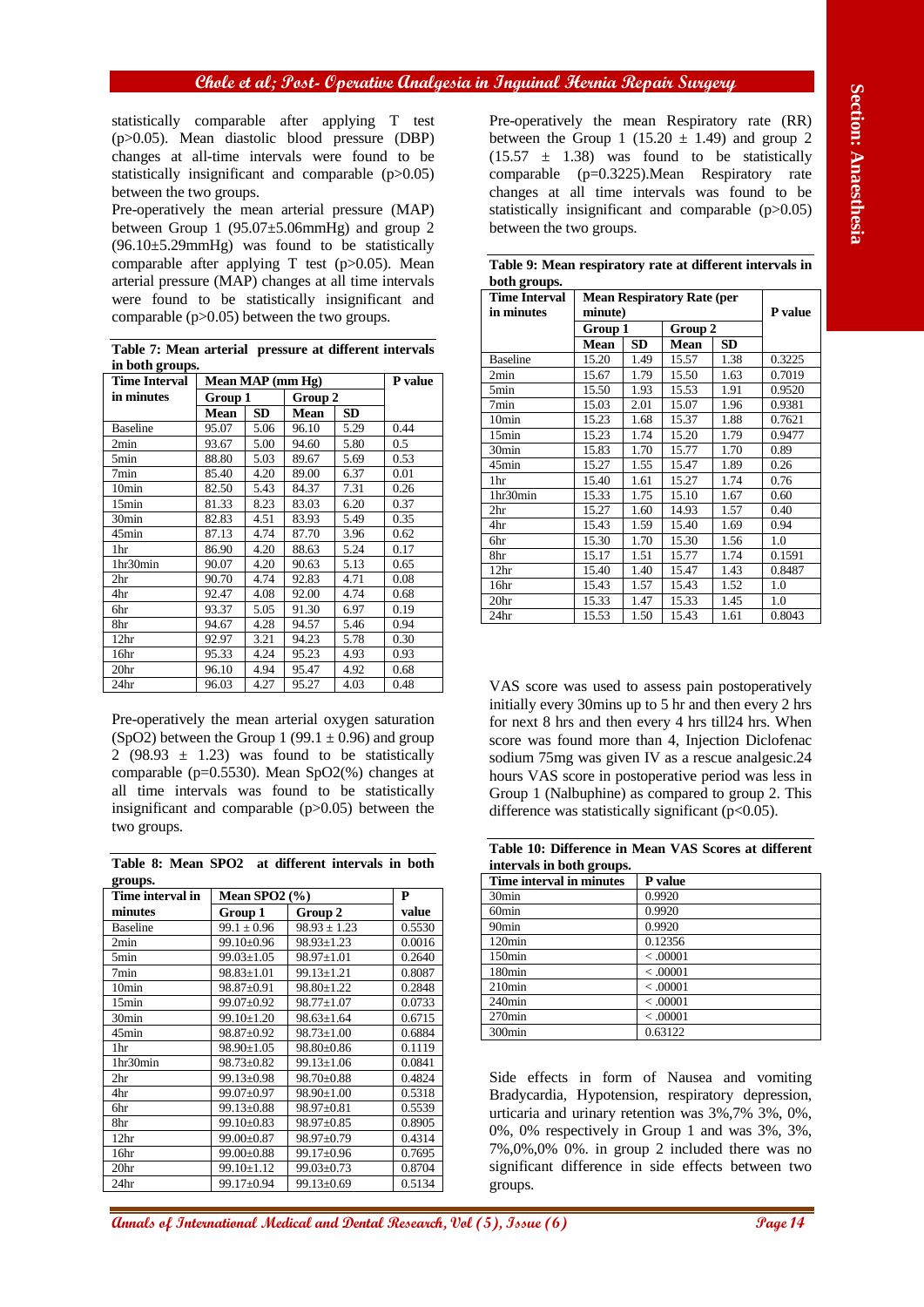

**Figure 4: Comparison of adverse effects in both the groups.**

## **DISCUSSION**

Subarachnoid block is the technique of choice for lower abdomen surgeries. as it is very economical and easy to administer. Regional anesthesia has various advantages over general anesthesia such as reduced incidence of deep vein thrombosis, pulmonary embolism, reduced cardiac complications in high risk patients, reduced bleeding & transfusion requirement. Perioperative and postoperative pain management is one of the important tasks to the anesthesiologist. Pain relief is necessary for both humanitarian and therapeutic reasons. Elective inguinal hernia repair is one of the most common surgical procedures performed. In many centers, inguinal hernia repair is performed as a day care procedure. A good postoperative analgesic regimen is critically important to facilitate earlier patient mobilization and recovery and to improve postoperative outcome. [11]

The aim of good postoperative analgesia is to produce a long lasting, continuous effective analgesia with minimum side effects. Adding, an intrathecal adjuvant to local anesthetics forms a reliable method to prolong the duration of anesthesia. A number of adjuvants to local anesthetics for spinal anesthesia like opioids (fentanyl and buprenorphine), benzodiazepines (midazolam), ketamine and neostigmine have been used. [12]

However intrathecal opioids have been demonstrated to provide effective analgesia in the postoperative period. Nalbuphine is an opioid drug with mixed µ antagonist and k agonist properties. Nalbuphine has the potential to maintain or even enhance µ-opioid based analgesia while simultaneously minimizes the µ-opioid related side effects like euphoria or respiratory depression. It has little to no incidence of dysphoria, dissociation and hallucinations. [13]

Nalbuphine and other k agonists have provided potent analgesia in certain models of visceral nociception. They demonstrate complicated interactions with  $\mu$  opiates that suggest dosedependent synergies and significant antagonisms at larger doses. Hence, Nalbuphine was considered as an adjuvant drug in terms of its ability to prolong postoperative analgesia, produce an antagonism of the side effects attendant to spinal opiates, e.g. respiratory depression, pruritus and urinary retention. [14]

Rashmi Dubey et al conducted a prospective study to asses, evaluate and compare the analgesic effect of intrathecal nalbuphine when added to hyperbaric intrathecal bupivacaine and bupivacaine alone and to evaluate the onset, quality and duration of sensory and motor blockade achieved with hyperbaric bupivacaine and nalbuphine combination when administered intrathecally for spinal anesthesia in lower abdominal surgery. The authors found that there was no significant difference between 2 groups for onset of motor and sensory blockade but mean time of postoperative analgesia in Study Group was highly significant than Control Group. The findings were similar to the findings of our study.<sup>[15]</sup> Similar conclusions were reported by the authors such as Pallavi Ahluwalia et al and Sheila Shakooh et al. [15,17]

Apeksha A. Patwal et al did a single blinded randomized study to evaluate the effects of intrathecal Nalbuphine added to hyperbaric bupivacaine in comparison with hyperbaric bupivacaine alone in patients undergoing abdominal hysterectomy. The authors found that that Duration of sensory block was  $(242.5 \pm 22.46 \text{ min})$  in Group BN as compared to  $(153.33 \pm 25.33 \text{ min})$  in Group B which was statistically very significant. These results were similar to our study in which we found that mean duration of sensory block was significantly high in patients receiving bupivacaine and nalbuphine as compared to those who were given bupivacaine alone. [18]

Hala Mostafa Gomaa Nashwa Nabil et al, [19] conducted a study between post-operative analgesia after intrathecal nalbuphine with bupivacaine and